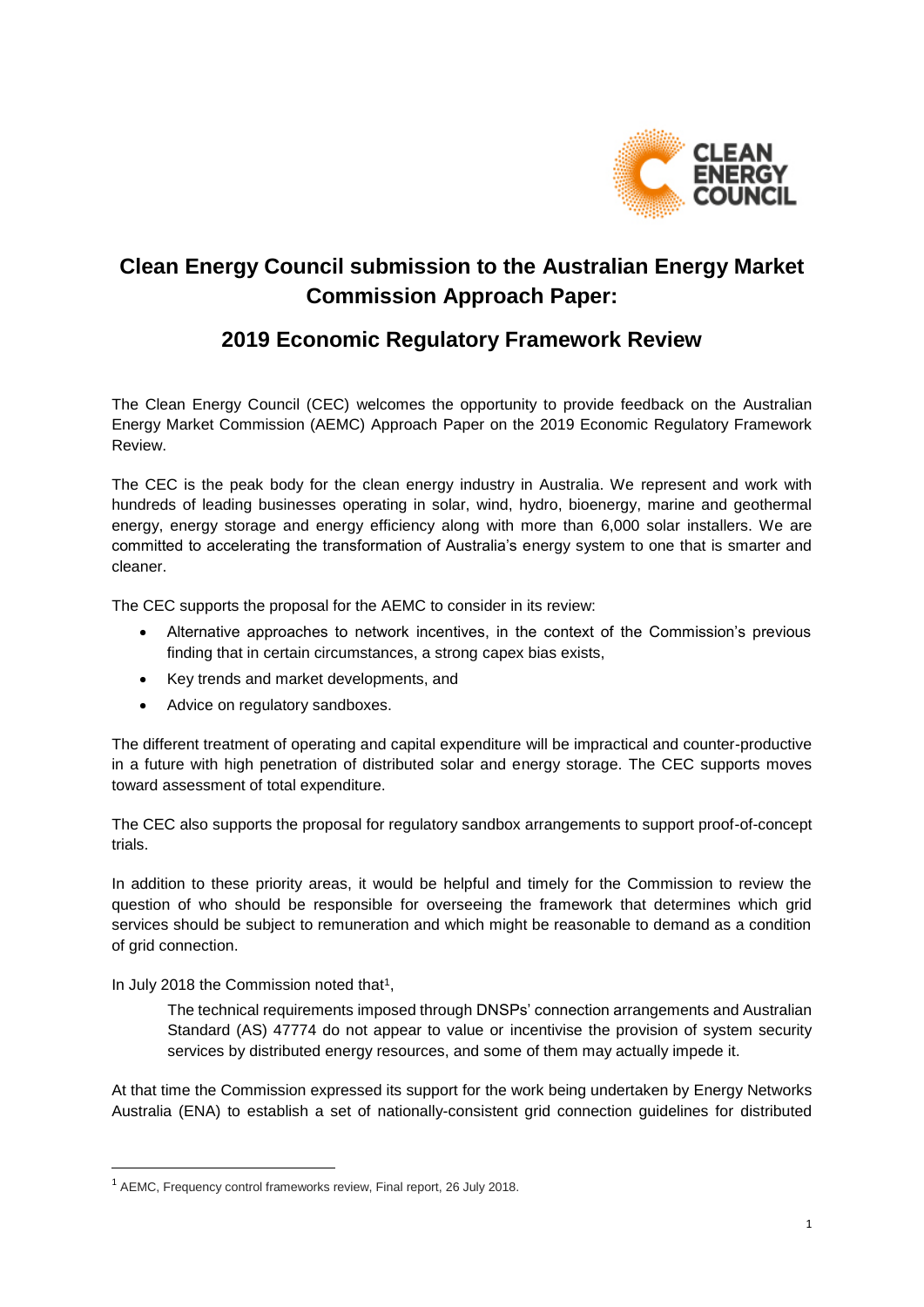energy resources (DER) and encouraged stakeholders to input into the development of these guidelines. It recommended that the ENA should explicitly consider:

- what capability is reasonable to require from distributed energy resources as a condition of connection in order to address the impact of that connection
- the extent to which any mandated services would detract from the ability for distributed energy resources to offer system security services or participate in other energy markets.
- the circumstances in which it is appropriate to limit the size of the connection, why it might be appropriate to limit the size of the connection and how this applies to hybrid systems
- the technical justification for any mandated services
- the expected application of AS 4777 to different connection types and sizes

Since the publication of the Commission's recommendations the CEC has engaged with the ENA on its National Connection Guidelines for Basic and Low Voltage Embedded Generation connections. We have been informed by the ENA that the AEMC has been separately consulted on the draft guidelines.

As noted in our submission to the National Connection Guidelines (attached) the ENA has not addressed the role for government in deciding which types of network services can be mandated as a requirement of grid connection and which should be remunerated. It does not address the extent to which any mandated services would detract from the ability for DER to offer system security services or participate in other energy markets. It does not explain why it might be appropriate to limit the size of the connection if the system is already export-limited. It does not provide the technical justification for any mandated services.

The issue of remuneration for grid services will become increasingly important as we move from the current generation of inverters with autonomous response to a future system of inverters capable of dynamic control. Dynamic control would enable networks or third parties to remotely control DER to provide grid services, when and where they are needed for network management.

Decisions about whether and how to remunerate these services should not be left with distribution networks or their industry association. This is an appropriate role for government. The 2019 Economic Regulatory Framework Review is a timely opportunity for the Commission to provide advice in this important area of policy development.

We would be very happy to discuss these issues in further detail with the AEMC. We look forward to contributing further to this review.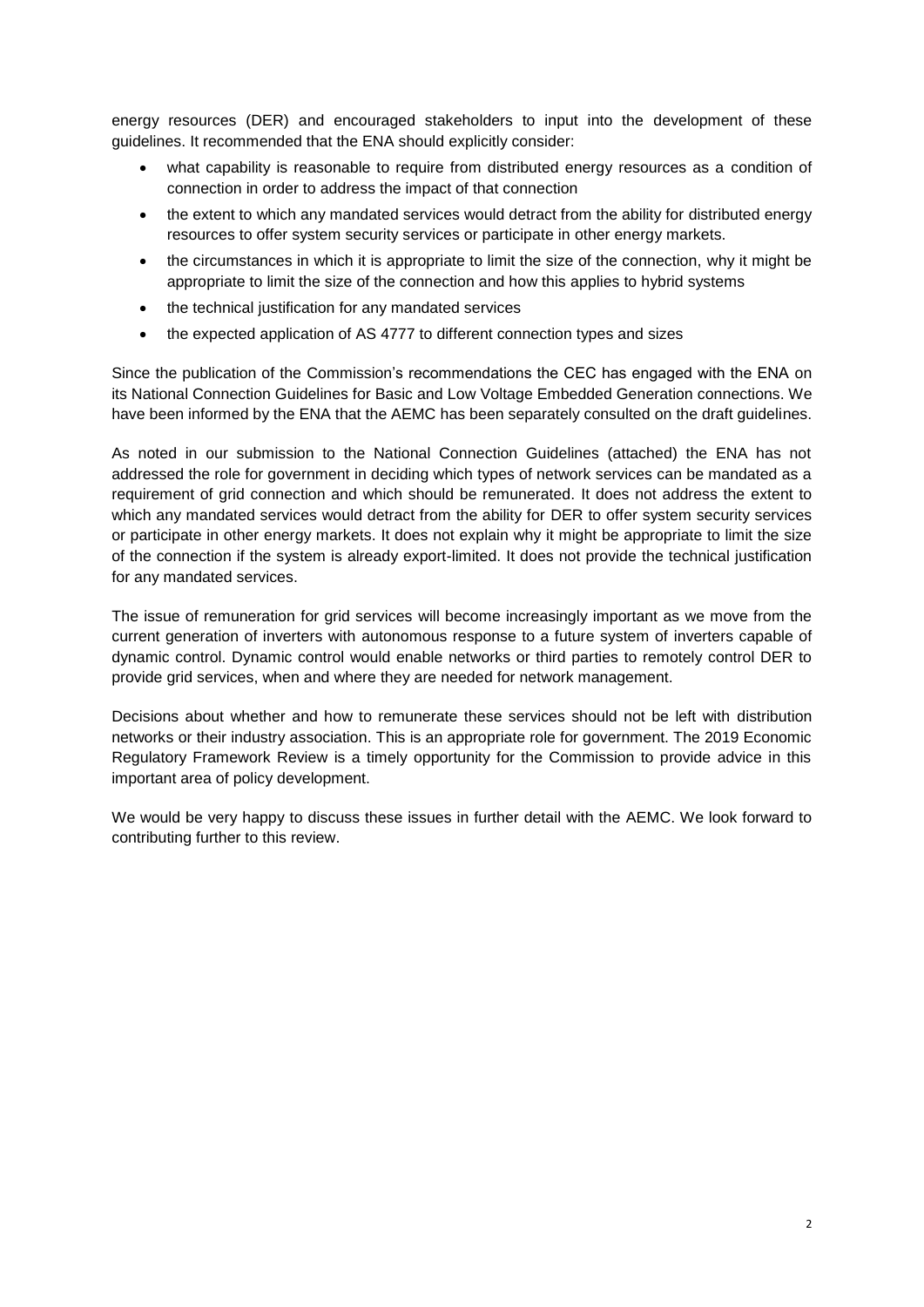

# **Clean Energy Council submission to the Energy Networks Australia**

# **Technical Guidelines for Basic Micro and Low Voltage Embedded Generation Connections**

The Clean Energy Council (CEC) welcomes the opportunity to provide feedback on the Energy Networks Australia (ENA) draft Technical Guidelines for Basic Micro Embedded Generation (EG) Connections and Low Voltage (LV) EG Connections.

The CEC is the peak body for the clean energy industry in Australia. We represent and work with hundreds of leading businesses operating in solar, wind, hydro, bioenergy, marine and geothermal energy, energy storage and energy efficiency along with more than 5,800 solar installers. We are committed to accelerating the transformation of Australia's energy system to one that is smarter and cleaner.

We welcome ENA's intention to establish National Distributed Energy Resources (DER) Grid Connection Guidelines. The CEC has supported and will continue to support changes to grid connection rules that improve the customer value proposition, safety and/or the DER hosting capacity of the distribution network.

To assist with the successful adoption of the National DER Grid Connection Guidelines, the CEC strongly advocates for a number of changes consistent with the following principles and approach:

- Recognise the value of a formal consultation process,
- Transparency and clarity of grid connection rules should be the highest priority,
- Clearly articulate the rationale for the rules proposed in the National Connection Guidelines,
- Allow flexibility for technology providers to solve for required outcomes, rather than simply comply with prescriptive requirements
- System sizes should not be limited if exports are already constrained,
- Draw upon Australian and international standards wherever possible,
- Avoid mandating capabilities that cannot be tested against a standard, and
- The aim for more consistency should not stifle innovation.

These issues are explored in greater detail below. This submission also outlines proposed next steps for implementing and improving the National DER Grid Connection Guidelines, including the potential roles for the Australian Energy Market Commission (AEMC) and the Australian Energy Regulator (AER).

We would be very happy to discuss these issues in further detail. We look forward to working with the ENA on the development, communication and implementation of this important area for program and policy development.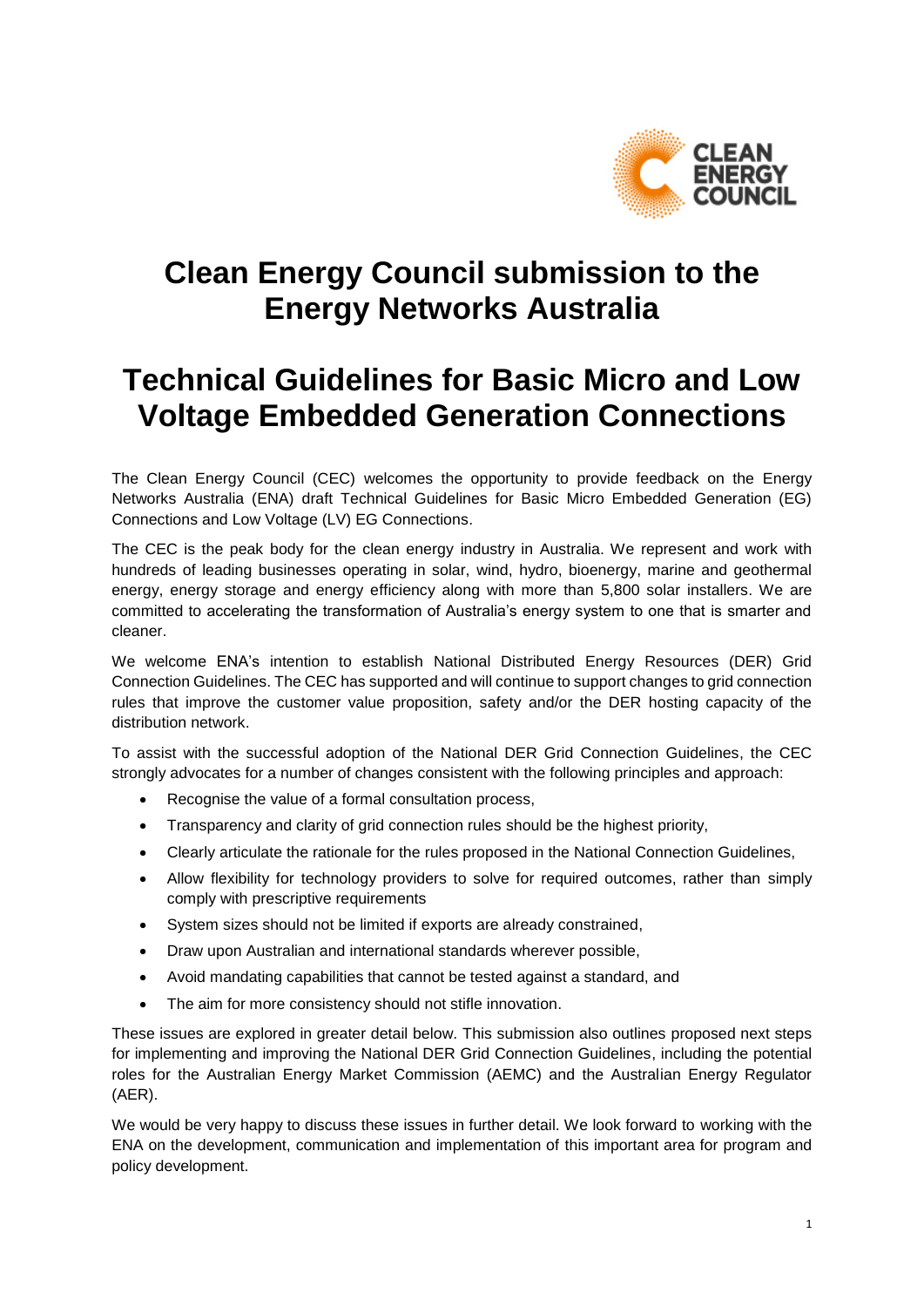# **Table of Contents**

#### **1. CEC Response to the Draft Guidelines**

- 1.1 Recognise the value of a formal consultation process
- 1.2 Transparency and clarity of grid connection rules should be the highest priority
- 1.3 Clearly articulate the rationale for grid connection rules
	- 1.3.1 Improve the customer value proposition
	- 1.3.2 Support initiatives that improve safety
	- 1.3.3 Support initiatives that improve grid management and hosting capacity
- 1.4 Allow flexibility for technology providers to solve for required outcomes, rather than simply comply with prescriptive requirements
- 1.5 System sizes should not be limited if exports are already constrained
- 1.6 Draw upon Australian and international standards wherever possible
- 1.7 Avoid mandating capabilities that cannot be tested against a standard
- 1.8 The aim for more consistency should not stifle innovation

# **2. Implementation of the National DER Grid Connection Guidelines**

- 2.1 Work with CEC to develop a communications strategy for the Guidelines
- 2.2 Work with CEC to drive improvements to standards for inverters

# **3. Next steps to improve the National DER Grid Connection Guidelines**

- 3.1 Outline timeframes and next steps
- 3.2 Explain how the Guidelines relate to other processes
- 3.3 Support moves toward dynamic management of DERS
- 3.4 Allow dynamic export control to supersede static limits
- 3.5 Allow customers to transition to a new connection arrangement

# **4. The Role for AEMC and AER in Grid Connection Guidelines**

# **5. Summary of Recommendations**

**Annex 1: Draft Q&As**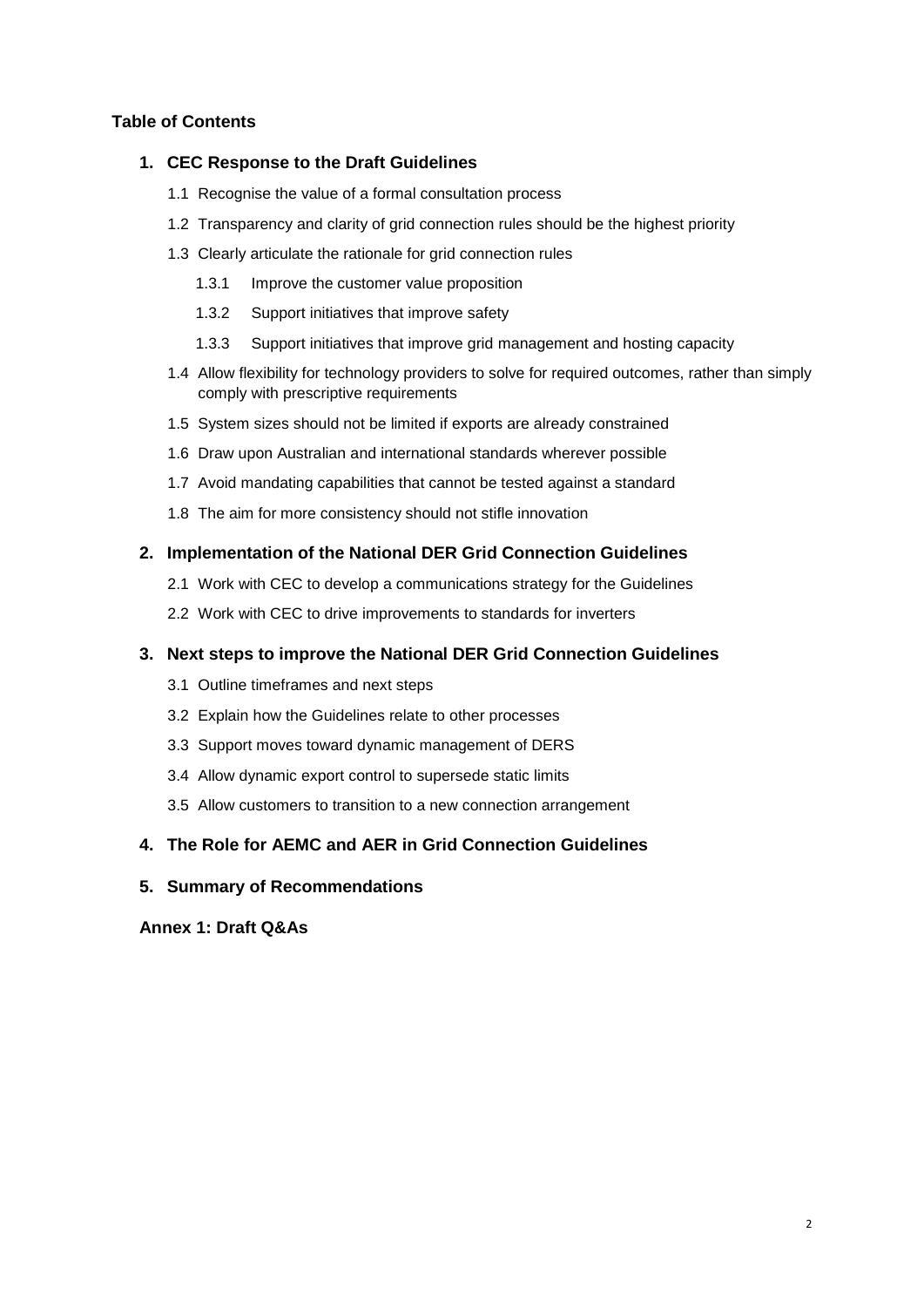# **1. CEC Response to the Draft Guidelines**

#### **1.1 Recognise the value of a formal consultation process**

The National Connection Guidelines will be a very significant development for the industry and consumers. It will be crucial that there is enough time allowed for effective and meaningful consultation and that there are processes to enable industry and consumer representatives to provide detailed feedback.

The CEC welcomes the opportunity to provide feedback on the ENA's National Connection Guidelines. In addition to consultation with industry we urge ENA to undertake appropriate consultation with consumer organisations. We anticipate an adverse reaction from consumers where distribution network services providers (DNSPs) use the Guidelines to reduce the single phase basic micro EG connection from the existing standard to 5 kVA.

We recommend the following steps as part of the consultation process:

- Publish the National Connection Guidelines, preferably on the ENA website or another publicly accessible website,
- Set a date for feedback with an appropriate contact person and email address for submissions, and
- Publish the submissions received.

# **1.2 Transparency and clarity of grid connection rules should be the highest priority**

The highest priority for grid connection rules should be to improve transparency and clarity. CEC members agree that transparency of grid connection rules is a higher priority than moves toward greater consistency of the rules.

There is no web site or other reference point with a summary of the grid connection rules of Australian DNSPs.

The National Connection Guidelines project would be more useful if it were to produce a summary of current grid connection rules required by Australian DNSPs. What would be most useful would be a single portal or web site with up to date information or web links to the current grid connection rules of all DNSPs. This would greatly assist with addressing potential confusion that might arise in response to the National Connection Guidelines.

The ENA's National Connection Guidelines project has not proposed the creation of a single reference point with up to date information on DNSPs' grid connection rules. While this is disappointing, we understand that the ENA might not be the most logical host of a portal summarising DNSPs' grid connection rules. Given that DNSPs' grid connection processes are regulated by the AER, we are keen to explore whether it would be more appropriate for the AER or another organisation to host a web site that maintains an up to date summary of DNSPs' grid connection rules.

#### **1.3 Clearly articulate the rationale for grid connection rules**

The CEC has supported and will continue to support changes to grid connection rules that:

- Improve the customer value proposition, including the work underway to allow for increased use and market participation from DER assets,
- Support improved product capability and service quality,
- Improve safety, and
- Improve the DER hosting capacity of the distribution network.

The CEC urges ENA to share the rationale for the changes proposed in the National Connection Guidelines in order to assist with collaboration on communications materials.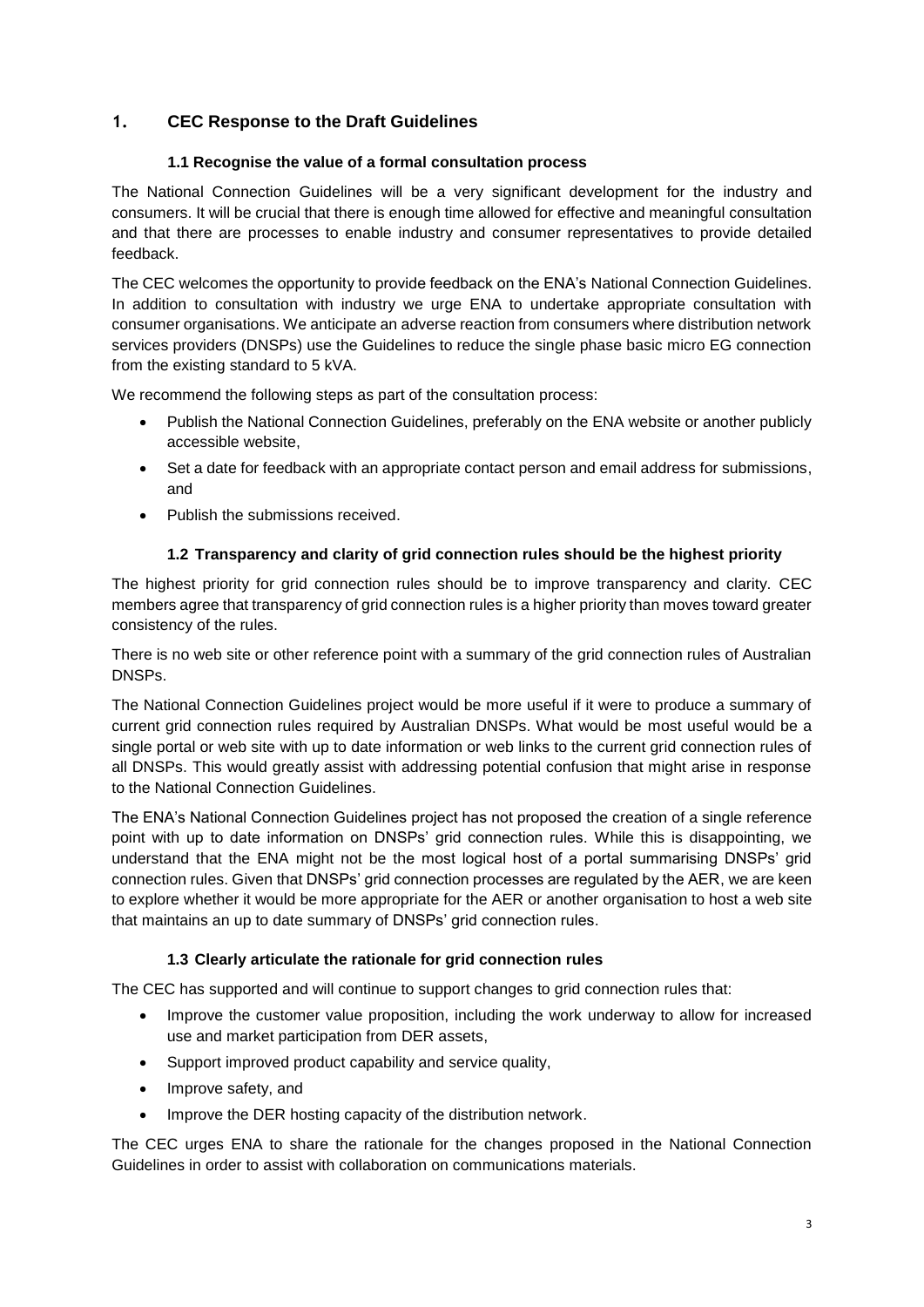There will be stronger support for grid connection rules that have a clearly articulated purpose and rationale. Rules that appear to be ad hoc will enjoy less support from industry and consumers.

We anticipate an adverse reaction from consumers where distribution network services providers (DNSPs) use the Guidelines to reduce the single phase basic micro EG connection from the existing standard to 5 kVA. It will be crucial to explain the rationale for limiting generation behind the meter, particularly if exports are also to be limited to 5 kW. The current draft of the Guidelines does not provide a rationale for the proposed connection limit. We anticipate that customers will question the need for limits on generation behind the meter if it is in addition to an export limitation.

# **1.3.1 Improve the customer value proposition**

Moves toward dynamic management of DERs will enable improvement of the customer value proposition, while assisting with grid management and improving hosting capacity. Future iterations of the National DER Connection Guidelines should support the transition to dynamic management of DERs. This is explored in greater details in section 3, below ('Next steps to improve the National DER Grid Connection Guidelines').

# **1.3.2 Support initiatives that improve safety**

The CEC actively supports initiatives to improve the safety of DER systems. For example, we collect and publish information on the inverters that meet the anti-islanding requirements of the Australian Standard (AS 4777.2) and the international standard (IEC 62116). We have supported initiatives by some DNSPs to require inverters to demonstrate compliance with IEC 62116, which is above and beyond the minimum requirement of the Australian Standard. For example, Western Power currently requires inverters connecting to its network to demonstrate compliance with IEC 62116 and Energy Queensland will adopt a similar approach from 1 February 2019. The CEC supports the proposal to incorporate IEC 62116 into the National Connection Guidelines.

# **1.3.3 Support initiatives that improve grid management and hosting capacity**

The CEC supports initiatives that improve inverter standards to enhance grid management and increase DER hosting capacity of distribution networks. Some of these initiatives (such as Volt-Watt and Volt-VAr response) will reduce the value of DER exports and it will be important to communicate why this is expected from DER customers.

Several DNSPs already require volt-watt and/or volt-VAr capability for inverters connecting to their network and the CEC has actively supported this approach by collecting and providing information on inverters' volt-watt and volt-VAr capabilities to relevant DNSPs. The value of this approach for consumers can be communicated in terms of improved hosting capacity. By requiring DER to provide grid services (in the form of volt-watt and volt-VAr response) at times of maximum grid congestion the value of exports of affected DER will be reduced by a relatively small amount (say, around 10 per cent) for a relatively small proportion of the day (when solar generation is at its peak) and in return the DER hosting capacity of distribution networks will be increased significantly. Easily understood explanations like this should be provided as part of the rationale and communications strategy in support of National Connection Guidelines.

It is unclear why fixed power factor would be required if the option of volt-watt and volt-VAr response is available. Fixed power factor correction mandates provision of grid support services whenever power is exported from DER, rather than when the services are required by the grid. If there is a rationale for demanding grid services from DER all of the time (and not just when the grid requires those services) then that should be clearly articulated in the National Connection Guidelines.

If there is no sound rationale for preferring fixed power factor correction over volt-watt and volt-VAr response then the National Connection Guidelines should stipulate volt-watt and volt-VAr response in preference to fixed power factor, rather than as alternatives to each other. The fact that a DNSP has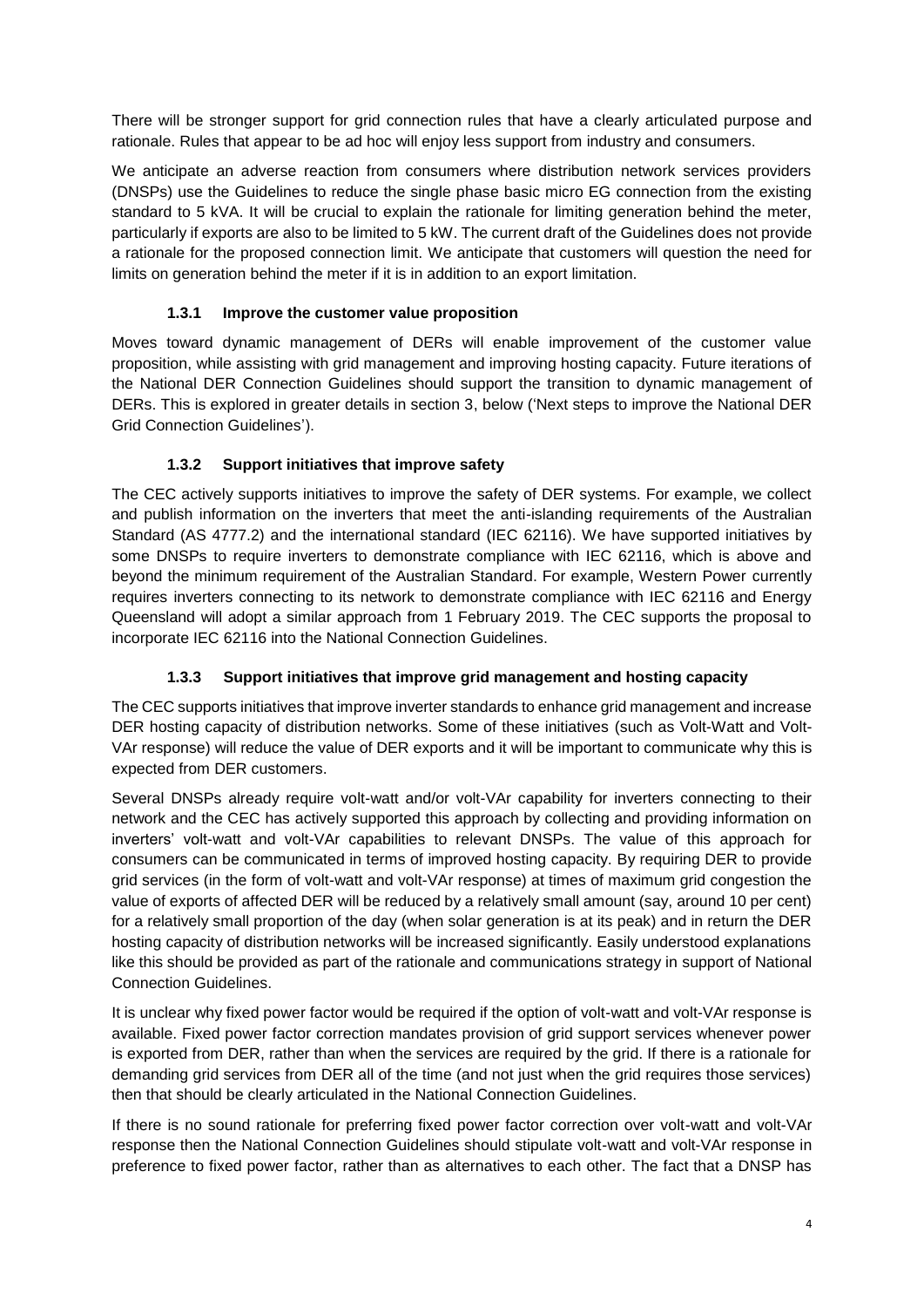previously stipulated fixed power factor correction is not, in and of itself, an adequate rationale for continuing to do so.

As outlined in section 3, DNSPs and customers should be encouraged to move from DER systems capable of autonomous response to systems that support dynamic management. The National Connection Guidelines must avoid adding barriers to the moves toward dynamic management.

#### **1.4 Allow flexibility for technology providers to solve for required outcomes, rather than simply comply with prescriptive requirements**

Providing a clear rationale for grid connection rules, with a description of the problem being addressed will enable technology providers to solve for an outcome, rather than simply adhere to strict prescriptions. The National Connection Guidelines should allow sufficient flexibility for DNSPs and technology providers to adopt this approach.

Introducing stringent limitations for even a short period of time without providing alternatives can have a lasting impact on technological innovation in the Australian DER space.

# **1.5 System sizes should not be limited if exports are already constrained**

The National Connection Guidelines propose a 5kW static export limitation requirement and a limitation on the maximum size of a system behind the meter (generation limitation). The National Connection Guidelines do not explain why there is a need to both limit the capability of a DER system to export to the grid and, in addition to that, also limit the allowable size of the system behind the meter. The rationale for applying limits to system size and export capability should be more clearly articulated. There should also be an explanation as to whether and why system capacity limitations would apply where DER systems are subject to dynamic control of exports.

There should be no limitation on system sizes behind the meter if there is a static export limitation applied or if the DER system is subject to dynamic control of exports.

# **1.6 Draw upon Australian and international standards wherever possible**

The CEC encourages regulators, policy makers and DNSPs to draw upon widely adopted Australian and international standards, wherever possible. It is problematic when DNSPs or policy makers specify equipment capabilities for which there is no recognised Australian or international standard against which the capability can be tested. The CEC database on the capabilities of solar equipment is based on standards against which the capabilities can be tested. When capabilities are required and there is no standard against which they can be independently tested, demonstrating compliance becomes unnecessarily costly and complicated.

#### **1.7 Avoid mandating capabilities that cannot be tested against a standard**

The CEC maintains and publishes records of the capability of solar products. We also manage an independent program that tests products for the capabilities claimed by the manufacturer.

The CEC is concerned that the National Connection Guidelines propose to mandate inverter capabilities that cannot be tested against a widely used Australian or international standard. This will add an unnecessary administrative burden to the work of DNSPs, manufacturers of solar products, solar installers and organisations such as the CEC.

If the ENA proposes to mandate a 5kW export limitation for all future connections it should explain how product manufacturers will be expected to demonstrate compliance with this requirement. The CEC would also appreciate advice on which standards to use to test claims of compliance with the 5kW export limitation provision.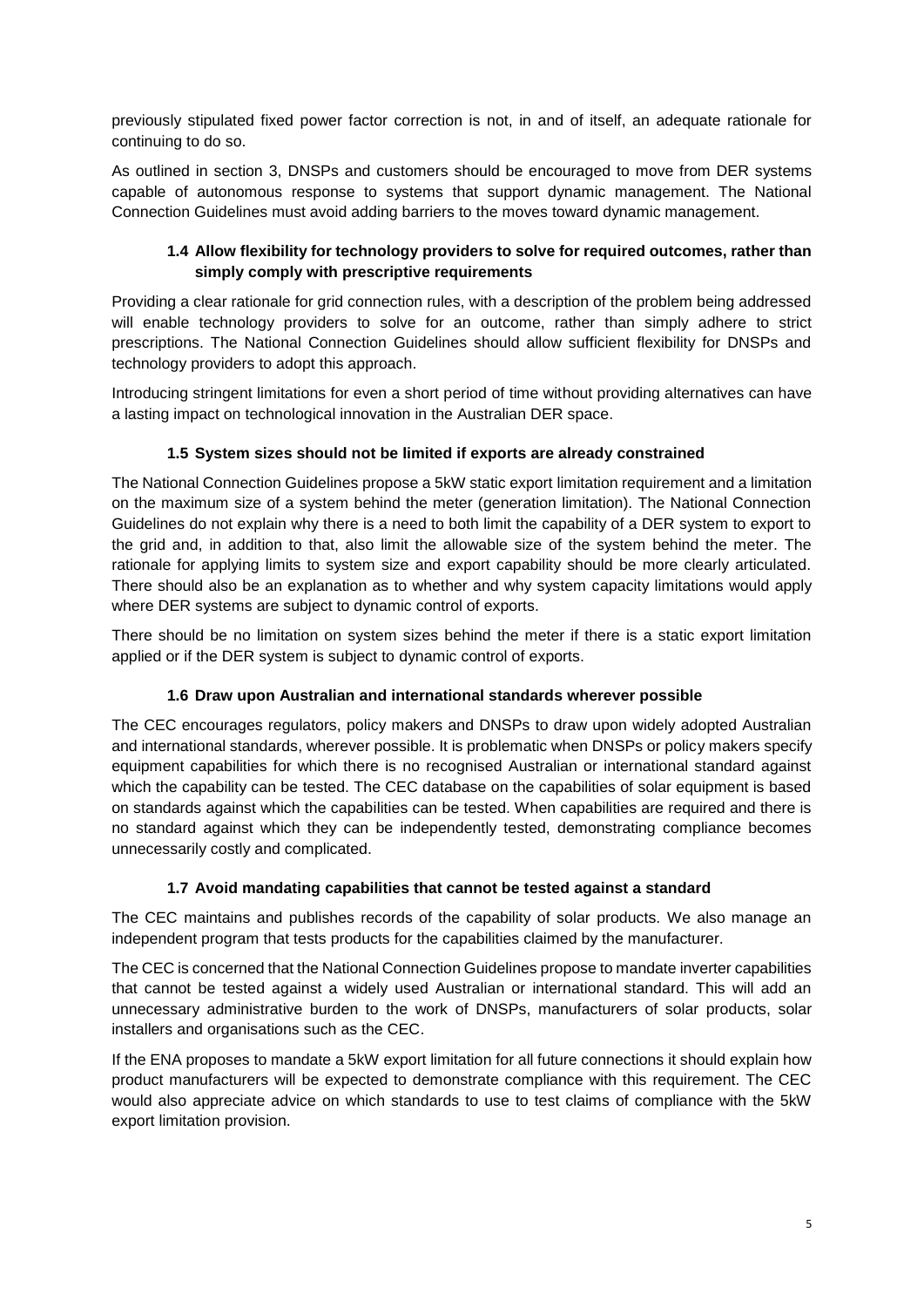The National Connection Guidelines should list the Australian and international standards against which inverters and other DER products could be tested to demonstrate compliance with the requirements of the Guidelines.

# **1.8 The aim for more consistency should not stifle innovation**

Consistency in grid connection rules is desirable, particularly for businesses that operate across the jurisdictions of multiple states, territories and DNSPs. However, the aim for more consistency should not stifle innovation. The National Connection Guidelines should work alongside the Open Energy Networks (OpEN) project with appropriate transitions, rather than contradicting any of the work within OpEN. The National Connection Guidelines should not require individual DNSPs to revert to more prescriptive requirements than they currently employ.

Some DNSPs are already working closely with DER providers to develop Distribution System Operator (DSO) platforms, application programming interfaces (APIs) and dynamic export approaches. It is crucial to ensure that the National Connection Guidelines do not present any barriers to innovation by DNSPs or AEMO.

The National Connection Guidelines should clearly outline the anticipated processes for implementation and should ensure there is no impact on any business case development work for funding approval from the AER.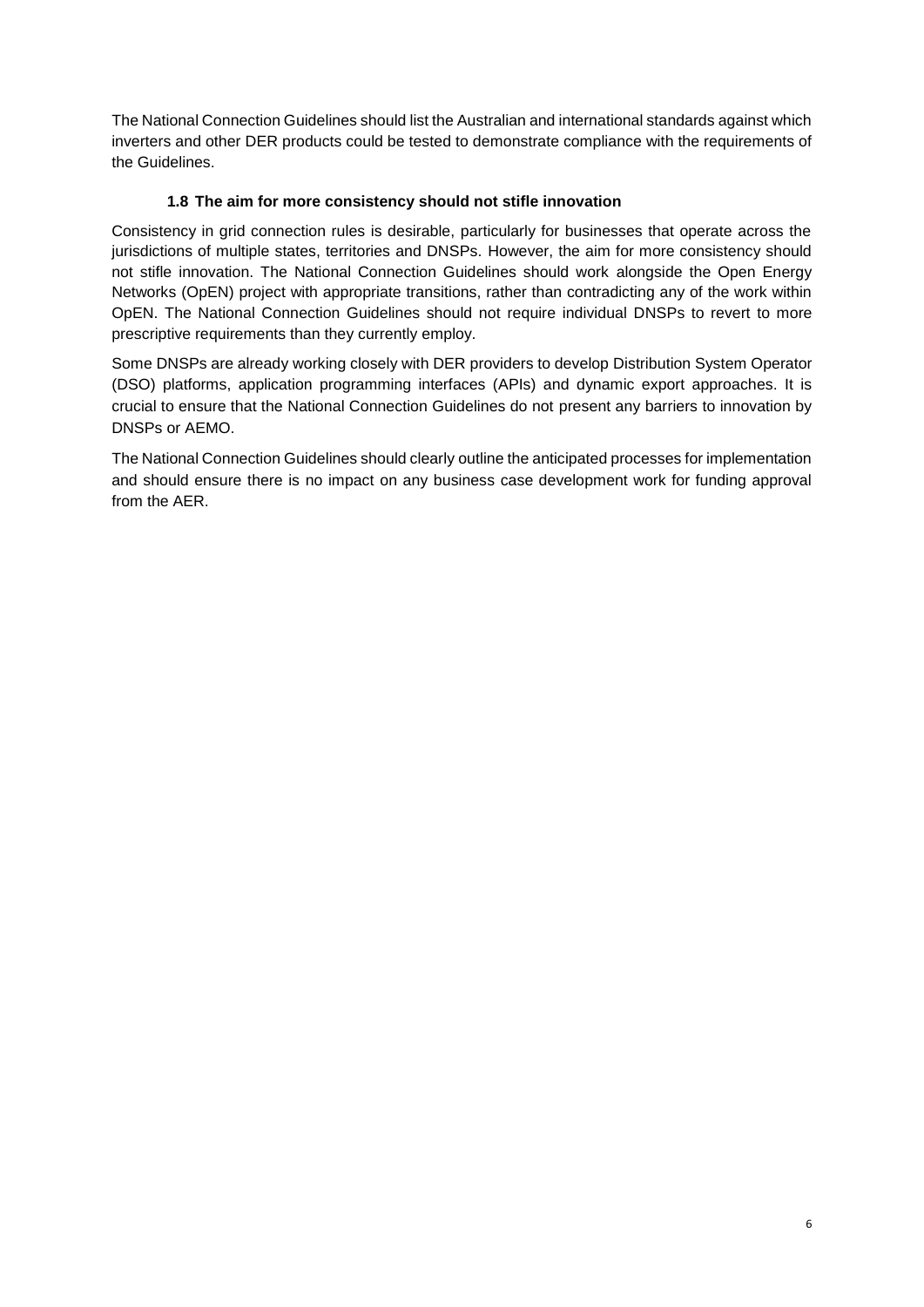# **2 Implementation of the National DER Connection Guidelines**

#### **2.1 Work with CEC to develop a communications strategy for the Guidelines**

A communications strategy will be needed to build support within the industry for the proposed National Connection Guidelines.

There is significant potential for confusion and the possibility of an adverse reaction to the National Connection Guidelines from installers and small businesses who may assume the worst and conclude that every export limit, generation limit and all other controls are required immediately even though this is not what the Guidelines will require. DNSPs will need to be prepared to communicate their position in case of confusion or an adverse reaction.

Without a sound communication strategy there is a significant risk that consumers, solar installers, advocacy organisations and media commentators will react negatively to new grid connection rules. The CEC is willing to work with the ENA and others to communicate the reasons for grid connection rules, where there is a sound and clearly articulated rationale for the rules. To assist with this work we have commenced a draft Q&A sheet (see section 5) to highlight questions raised by CEC members and what we understand to be the answer to those questions.

#### **2.2 Work with CEC to drive improvements to standards for inverters**

The CEC maintains and publishes records of the capability of solar products (including inverters, PV modules, battery systems and other DER technology), some of which is publicly available on the [CEC](https://www.solaraccreditation.com.au/products.html)  [web site.](https://www.solaraccreditation.com.au/products.html) We provide information on solar products (including inverters and power conversion equipment (PCE), solar PV modules, battery systems and battery energy storage systems (BESSs) to members with a demonstrated need for the information, such as regulators, government agencies, REC agents and DNSPs. This information is used to assess the eligibility of inverters, PV modules, battery systems and other DER products for government support and for compliance with DNSPs' grid connection rules.

Maintaining and publishing databases about mandatory and optional elements of product standards enables rebate programs (such as those under development in South Australia and Victoria) to be linked to optional standards. This has proven to be a more agile approach compared to the Standards Australia process.

The CEC is keen to support innovation and improvement in solar product capabilities and standards.

We are keen to work with organisations such as ENA to improve grid connection rules and communicate the rationale for them. Rules that are clearly explained and have a solid rationale will be supported. However, industry support for new rules should not be taken for granted and we reserve the right to oppose rules that are not clearly explained or for which a rationale has not been clearly articulated. We are concerned that the draft National Connection Guidelines do not, in their present form, provide sufficiently clear explanation of grid connection rules and the underlying rationale.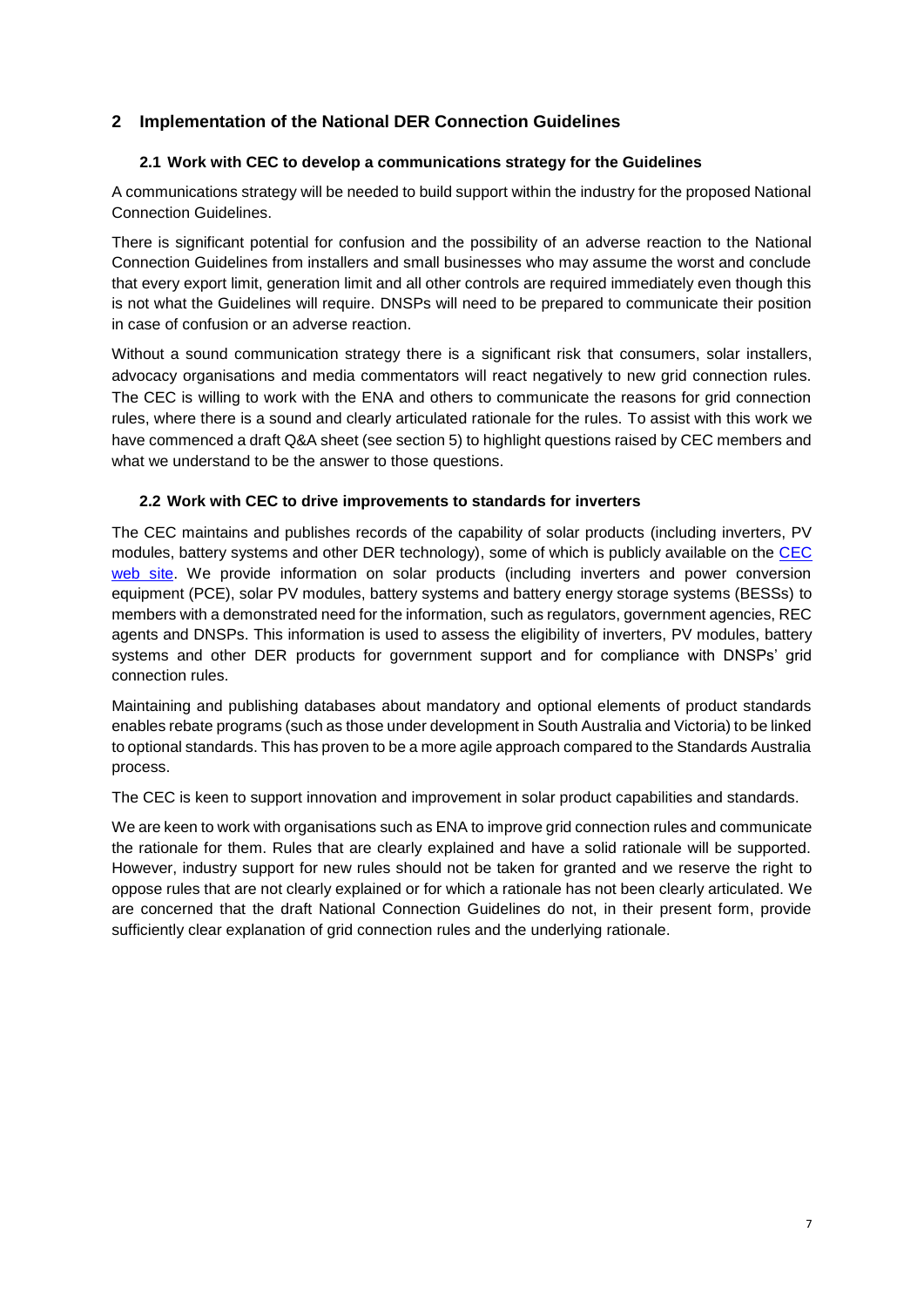# **3 Next steps to improve the National DER Grid Connection Guidelines**

#### **3.1 Outline timeframes and next steps**

It is crucial that the National Connection Guidelines continue to evolve and that there is a clear process for that. We understand that there will be a process to review the National Connection Guidelines, with the first review scheduled six months from the publication of the Guidelines.

Representatives of DNSPs, who are members of the ENA and CEC, have expressed concerns regarding timeframes and have noted that changes to their web portals can take between 12 and 18 months. A strategy will be needed to deal with the transition from the current grid connection rules to whatever new rules might be adopted by DNSPs. At this stage it is unclear whether the first review would propose further improvements to the National Connection Guidelines or whether it will focus on how the process of implementation could be improved.

#### **3.2 Explain how the Guidelines relate to other processes**

There are multiple initiatives and processes that are reviewing, or propose to review, inverter capabilities and grid connection rules. These other processes include a proposed review of AS 4777.2, changes to DNSPs' grid connection rules, work by the Australian Energy Market Operator (AEMO) on standards for Virtual Power Plants (VPPs), and funding eligibility requirements of state and territory governments (including South Australia, NSW and Victoria).

It will be important in the communication of the National Connection Guidelines to explain how these initiatives fit together and the scope of the National Connection Guidelines project. For example, it would be helpful to identify which inverter standards will be actively supported through the National Connection Guidelines and which have been deferred for consideration as part of the review of AS 4777.2. Where the National Connection Guidelines propose to mandate capabilities that are not defined in AS 4777.2 it would be helpful to explain how the ENA anticipates these capabilities would be verified in future.

The National Connection Guidelines should propose a timetable for its implementation and ongoing review, taking account of related processes such as the proposed review of Australian Standards for inverters and power conversion equipment.

# **3.3 Support moves toward dynamic management of DERS**

The current generation of 'smart' inverters are capable of autonomous response, such as the ability to use volt-watt and volt-VAr capabilities to support voltage management of the grid when it is needed. The next generation of inverter standards are expected to support dynamic management, enabling DER systems to provide data and respond to instructions from a DNSP, DSO or others. The CEC supports the move toward dynamic management. For example, we support the work being undertaken by AEMO, SA Power Networks and others to develop a definition of 'VPP-capable' that draws on the international standard, IEEE 2030.5.

It will be important to ensure that the National Connection Guidelines are consistent with the intention to move toward dynamic management in future. Enablement of volt-watt and/or volt-VAr response should be considered with a view to enabling customers to be paid for these services in the longer term.

#### **3.4 Allow dynamic export control to supersede static limits**

DER systems with dynamic export control should not be subject to static export limitations. There should be provision for consumers and DNSPs to move to the next generation of export control and this innovation should not be limited by the National Connection Guidelines. Dynamic export arrangements could be proposed as a preferred approach over static lower limits.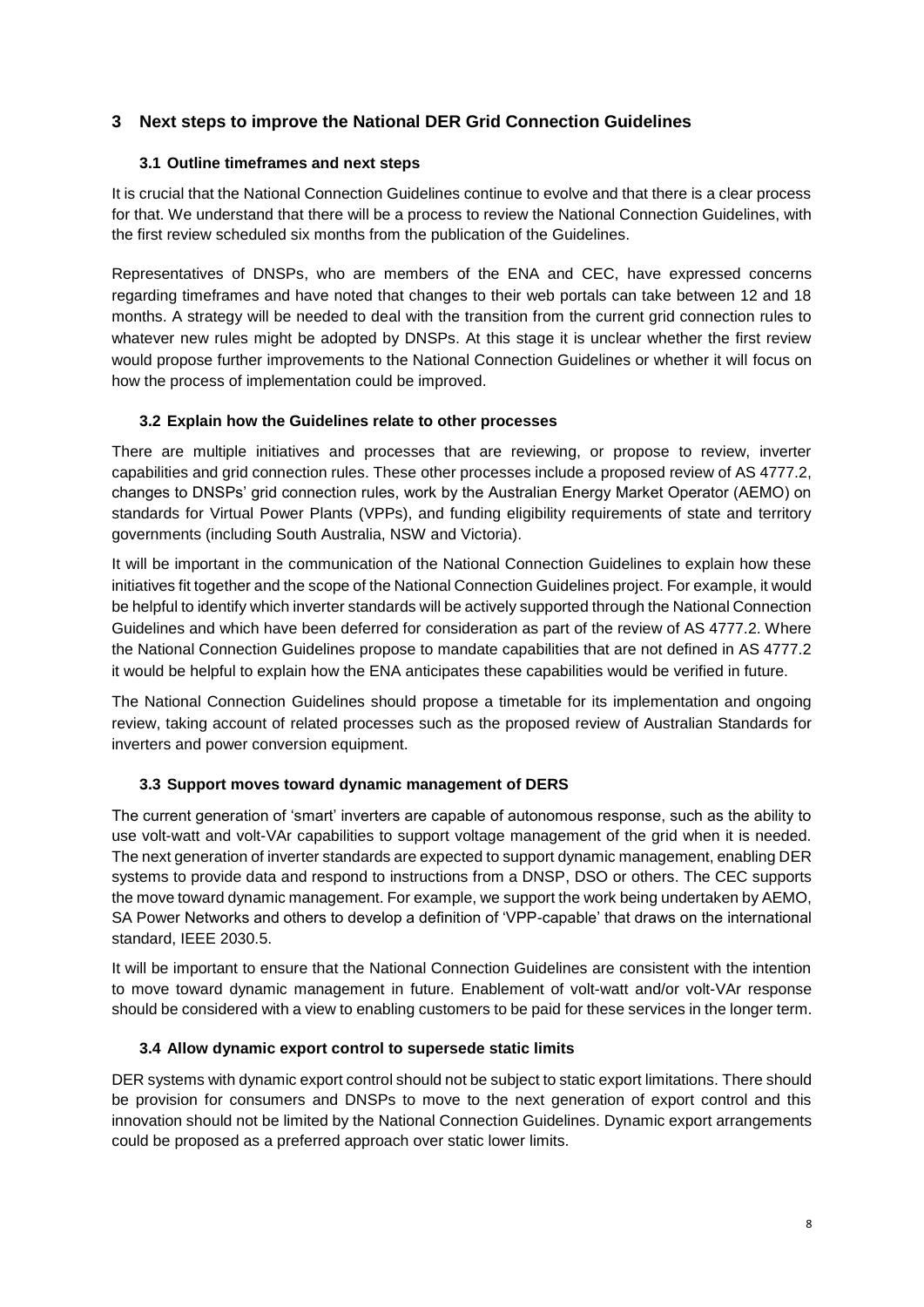#### **3.5 Allow customers to transition to a new connection arrangement**

Where a new connection agreement or guidelines supersede an earlier agreement, customers should have the right to elect to remain on their current agreement or alternatively transition to the new connection arrangement, even if there is no change to their connected DER. Without a means of transitioning from old connection agreements some customers will be locked out of new markets and prevented from moving to use of dynamic export controls in place of static limits.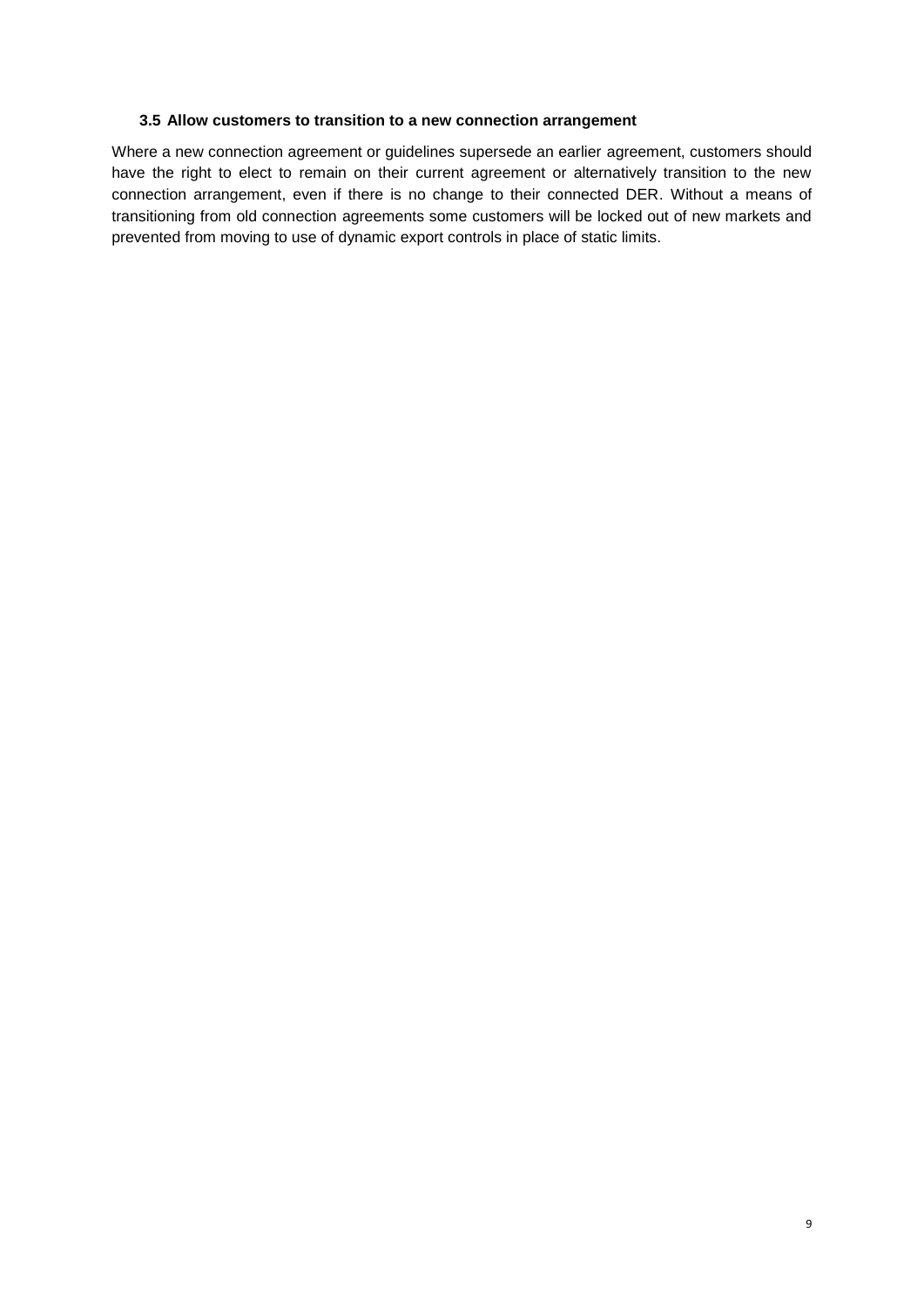# **4 The Role for AEMC and AER in Grid Connection Guidelines**

It is unclear whether and to what extent the ENA envisages a role for policy makers and regulators in the decision making and communication regarding grid connection rules.

There could be a useful role for the AER in maintaining a central portal for all grid connection rules and guidelines, building on its current approval and regulatory role.

There will also be an important role for the AEMC in deciding which types of network services can be mandated as a requirement of grid connection and which should be remunerated. This will become increasingly important as we move from the current system of autonomous response to a future system of dynamic control.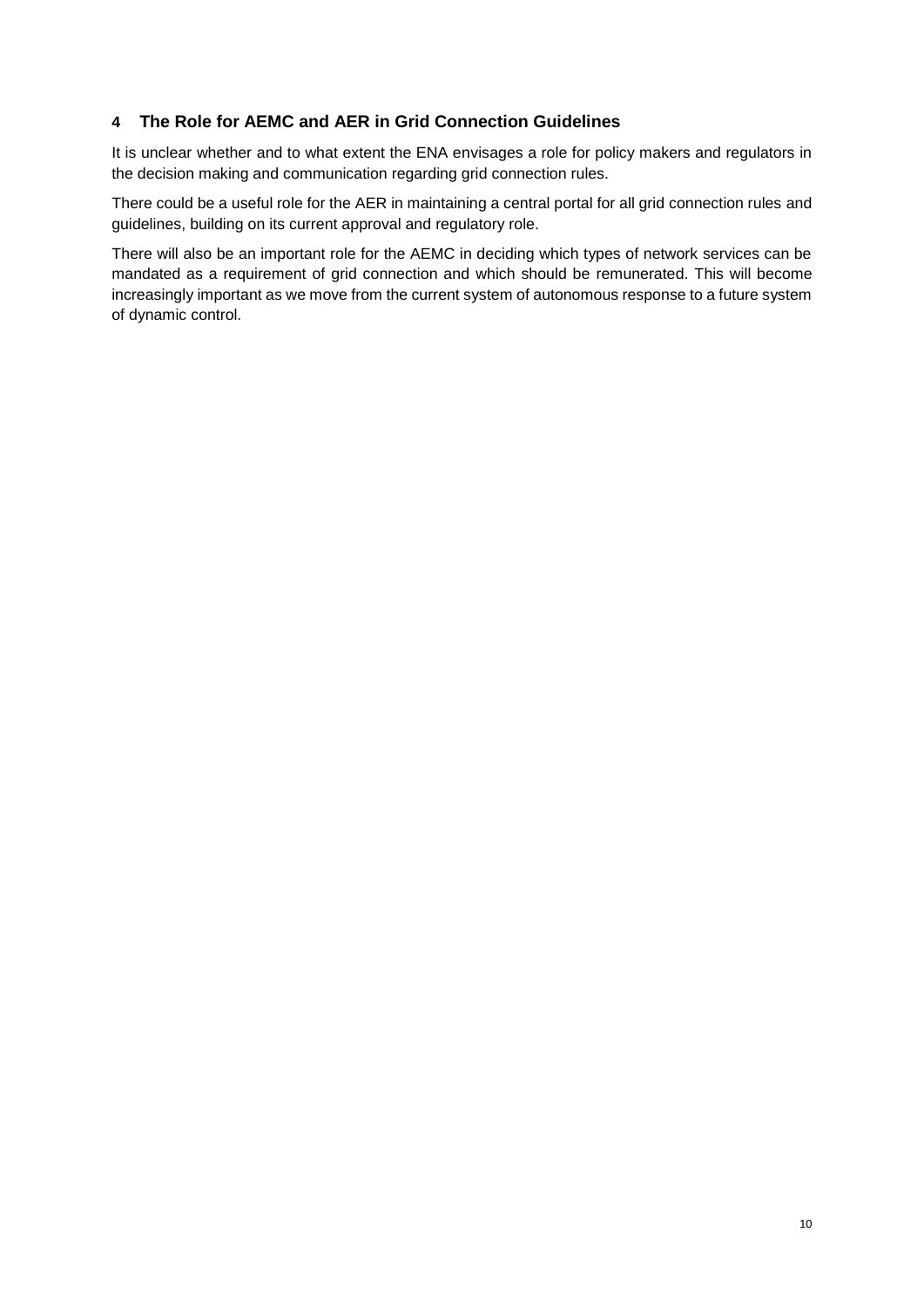#### **5 Summary of Recommendations**

- a. Recognise the role for the Australian Energy Market Commission (AEMC) in deciding which types of network services can be mandated as a requirement of grid connection and which should be remunerated.
- b. Establish a single web portal where all grid connection rules are accessible by industry. If the ENA is not the appropriate organisation to host this web site, support a proposal for the Australian Energy Regulator (AER) to host a web site with all relevant grid connection rules.
- c. The National Connection Guidelines must not require individual distribution network service providers (DNSPs) to revert to more prescriptive requirements than they currently employ.
- d. There should be no limitation on Distributed Energy Resources (DER) system sizes behind the meter if there is a static export limitation applied.
- e. DER systems with dynamic export control should not be subject to static export limitations.
- f. The National Connection Guidelines should list the Australian and international standards against which inverters and other DER products could be tested to demonstrate compliance with the requirements of the Guidelines.
- g. The National Connection Guidelines should propose a timetable for its implementation and ongoing review, taking account of related processes such as the proposed review of Australian Standards for inverters and power conversion equipment.